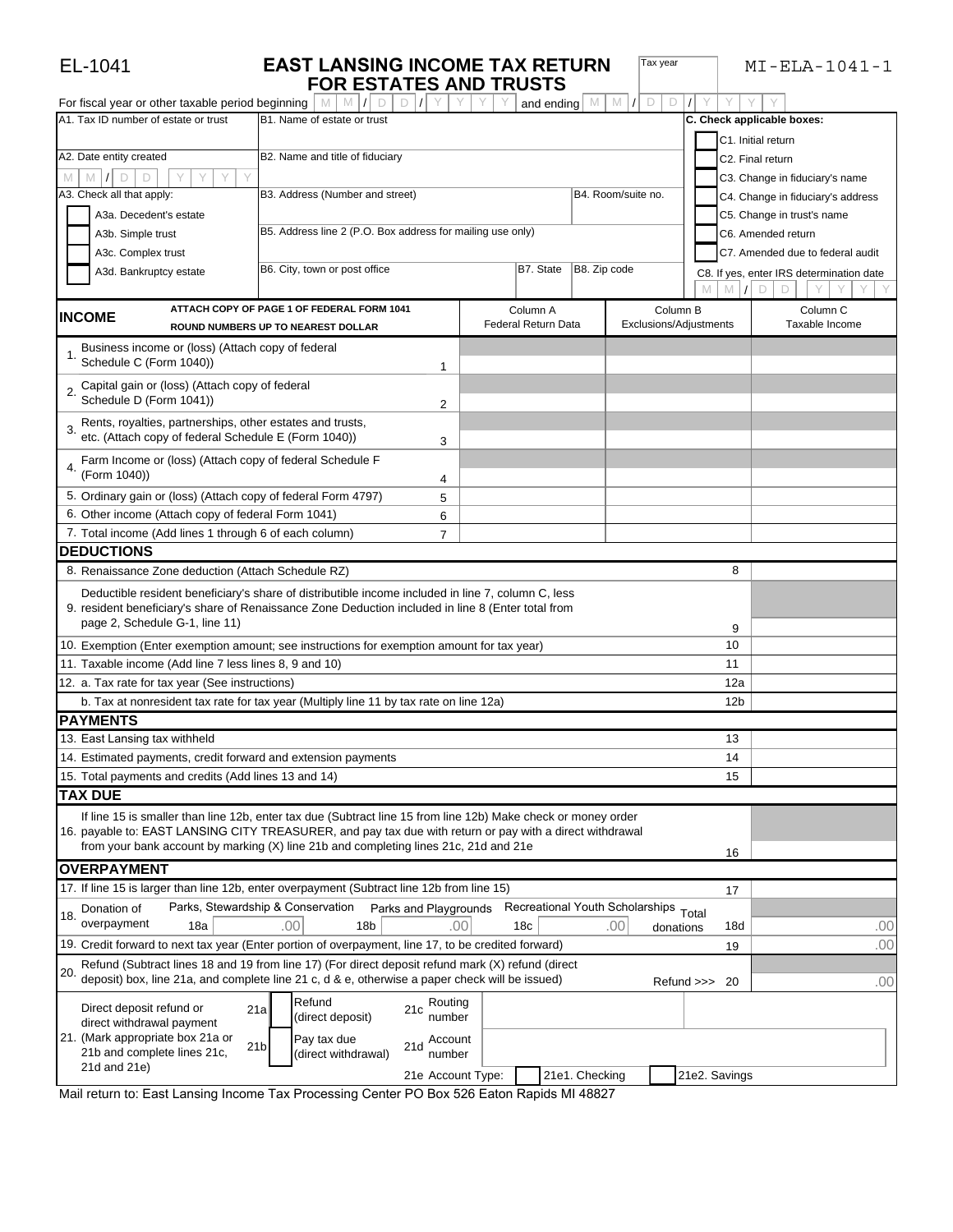| Form EL-1041                  | Name of estate or trust                                                                                                                                                                                                                                                                                                                      |                                                     | Tax ID number                                                                          |  | Tax Year                                                                        |                         | $MI$ -ELA-1041-2                                                                 |
|-------------------------------|----------------------------------------------------------------------------------------------------------------------------------------------------------------------------------------------------------------------------------------------------------------------------------------------------------------------------------------------|-----------------------------------------------------|----------------------------------------------------------------------------------------|--|---------------------------------------------------------------------------------|-------------------------|----------------------------------------------------------------------------------|
| page 2                        |                                                                                                                                                                                                                                                                                                                                              |                                                     |                                                                                        |  |                                                                                 |                         |                                                                                  |
| <b>Schedule G-1</b>           | RESIDENT BENEFICIARY'S SHARE OF DISTRIBUTABLE INCOME LESS SHARE OF RENAISSANCE ZONE                                                                                                                                                                                                                                                          |                                                     |                                                                                        |  |                                                                                 |                         |                                                                                  |
| <b>DEDUCTION</b>              | <b>Complete for East Lansing Resident Beneficiaries Only</b>                                                                                                                                                                                                                                                                                 |                                                     |                                                                                        |  |                                                                                 |                         |                                                                                  |
|                               | <b>COLUMN A</b><br><b>RESIDENT BENEFICIARY'S</b><br>NAME AND ADDRESS                                                                                                                                                                                                                                                                         | <b>COLUMN B</b><br>SOCIAL SECURITY<br><b>NUMBER</b> | <b>COLUMN C</b><br><b>DISTRIBUTABLE</b><br><b>INCOME INCLUDED IN</b><br>PAGE 1, LINE 7 |  | <b>COLUMN D</b><br>SHARE OF RZ DED.<br>INCLUDED IN PAGE 1,<br>LINE <sub>8</sub> |                         | <b>COLUMN E</b><br><b>DEDUCTION</b><br>(DISTRIBUTABLE INC.<br>LESS RZ DEDUCTION) |
| $\mathbf{1}$ .                |                                                                                                                                                                                                                                                                                                                                              |                                                     |                                                                                        |  |                                                                                 |                         |                                                                                  |
| 2.                            |                                                                                                                                                                                                                                                                                                                                              |                                                     |                                                                                        |  |                                                                                 |                         |                                                                                  |
| 3.                            |                                                                                                                                                                                                                                                                                                                                              |                                                     |                                                                                        |  |                                                                                 |                         |                                                                                  |
| 4.                            |                                                                                                                                                                                                                                                                                                                                              |                                                     |                                                                                        |  |                                                                                 |                         |                                                                                  |
| 5.                            |                                                                                                                                                                                                                                                                                                                                              |                                                     |                                                                                        |  |                                                                                 |                         |                                                                                  |
| 6.                            |                                                                                                                                                                                                                                                                                                                                              |                                                     |                                                                                        |  |                                                                                 |                         |                                                                                  |
| 7.                            |                                                                                                                                                                                                                                                                                                                                              |                                                     |                                                                                        |  |                                                                                 |                         |                                                                                  |
| 8.                            |                                                                                                                                                                                                                                                                                                                                              |                                                     |                                                                                        |  |                                                                                 |                         |                                                                                  |
| 9.                            |                                                                                                                                                                                                                                                                                                                                              |                                                     |                                                                                        |  |                                                                                 |                         |                                                                                  |
| 10.                           |                                                                                                                                                                                                                                                                                                                                              |                                                     |                                                                                        |  |                                                                                 |                         |                                                                                  |
|                               | 11. Total deductible resident beneficiaries share of net income. (Add lines 1 through 10; enter here and on page 1, line 9. If<br>more than 10 resident beneficiaries, attach separate schedule)                                                                                                                                             |                                                     |                                                                                        |  |                                                                                 |                         |                                                                                  |
|                               |                                                                                                                                                                                                                                                                                                                                              |                                                     |                                                                                        |  |                                                                                 |                         |                                                                                  |
|                               | <b>DISCLOSURE OF RETURN INFORMATION</b>                                                                                                                                                                                                                                                                                                      |                                                     |                                                                                        |  |                                                                                 |                         |                                                                                  |
|                               | 12. Do you want to allow the preparer or another person to discuss this return with the Income Tax Office?                                                                                                                                                                                                                                   |                                                     |                                                                                        |  | 12a. Yes, complete 13a and 13b                                                  |                         | 12b. No                                                                          |
| 13a. Designee's name          |                                                                                                                                                                                                                                                                                                                                              |                                                     | 13b. Designee's phone number                                                           |  | 13c. Personal identification<br>number (PIN)                                    |                         |                                                                                  |
| <b>SIGNATURE</b>              |                                                                                                                                                                                                                                                                                                                                              |                                                     |                                                                                        |  |                                                                                 |                         |                                                                                  |
|                               | Under the penalty of perjury, I declare that I have examined this return and accompanying schedules and statements, and to the best of my knowledge and belief it is true,<br>correct and complete. If prepared by a person other than taxpayer, the preparer's declaration is based on all information of which preparer has any knowledge. |                                                     |                                                                                        |  |                                                                                 |                         |                                                                                  |
| 14a. Date signed              | 14b. Signature of fiduciary                                                                                                                                                                                                                                                                                                                  |                                                     | 14c. Printed name of fiduciary signing return                                          |  |                                                                                 | 14d. Phone number       |                                                                                  |
| 15a. Signature of preparer    |                                                                                                                                                                                                                                                                                                                                              | 15d. Address 1 (include suite #)                    |                                                                                        |  |                                                                                 | 15 . Date repared       |                                                                                  |
| 15b. Printed name of preparer |                                                                                                                                                                                                                                                                                                                                              | 15e. Address 2                                      |                                                                                        |  |                                                                                 |                         | 15h. Preparer's phone number                                                     |
| 15c. Firm name                |                                                                                                                                                                                                                                                                                                                                              | 15f. City, state & zip code                         |                                                                                        |  |                                                                                 | 15i. Preparer ID number |                                                                                  |

|  | Return is due on the last day of the fourth month after the close of tax year. |  |
|--|--------------------------------------------------------------------------------|--|
|--|--------------------------------------------------------------------------------|--|

**Mail return to: East Lansing Income Tax Processing Center PO Box 526 Eaton Rapids MI 48827**

16. NACTP software number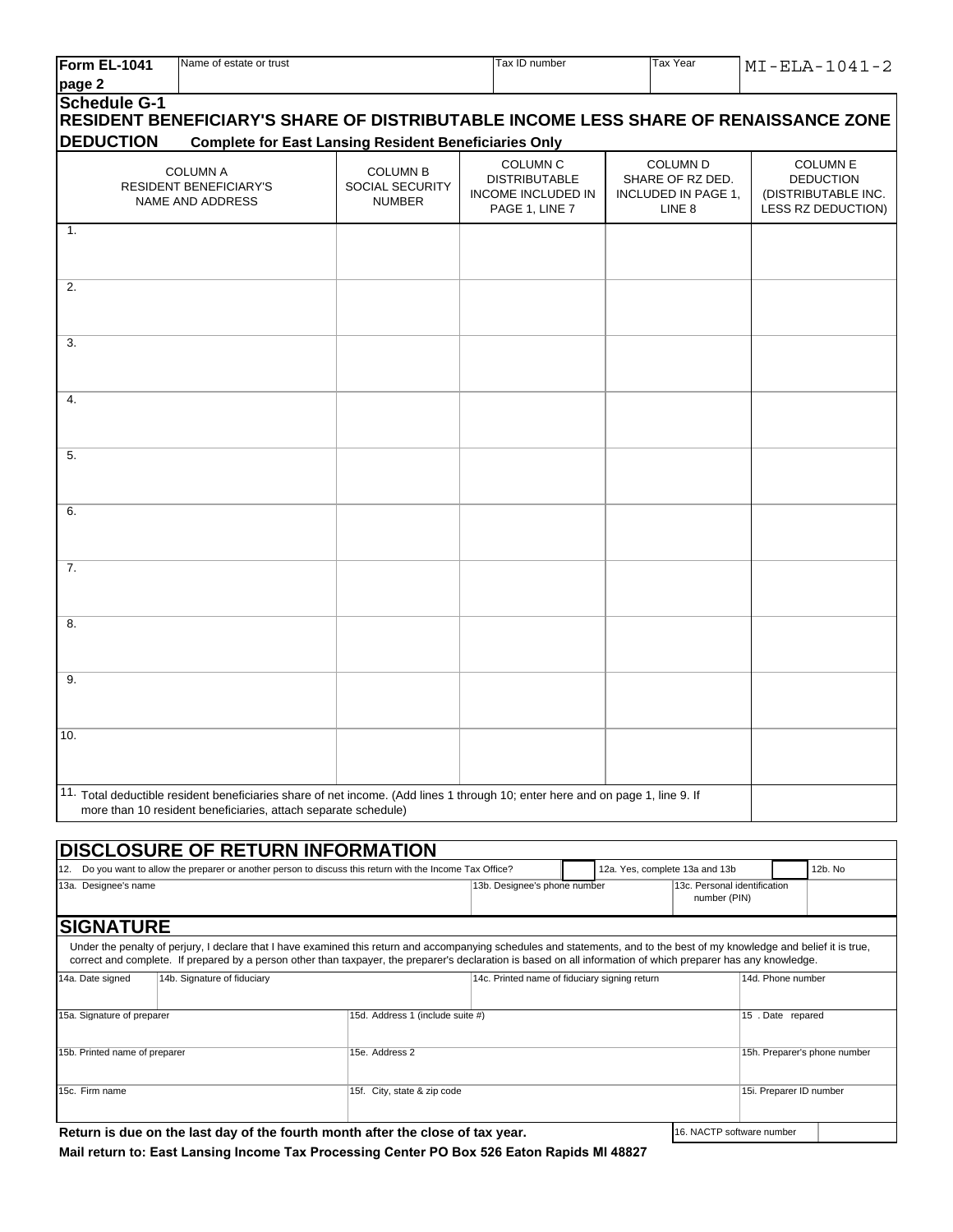| <b>Form EL-1041</b>                                     | Name of estate or trust                                                                                                                                                                                              |                                      | Tax ID number                             | Tax Year                                    |
|---------------------------------------------------------|----------------------------------------------------------------------------------------------------------------------------------------------------------------------------------------------------------------------|--------------------------------------|-------------------------------------------|---------------------------------------------|
| <b>Schedule 1</b>                                       | EXCLUSIONS AND ADJUSTMENTS TO BUSINESS INCOME OR LOSS - EL-1041, PAGE 1, LINE 1, COLUMN B                                                                                                                            |                                      |                                           |                                             |
| East Lansing                                            | Use this schedule to compute excludible business income reported on federal Schedule C that is from business activity outside of                                                                                     |                                      |                                           |                                             |
|                                                         | <b>COLUMN A</b><br><b>BUSINESS INCOME</b>                                                                                                                                                                            |                                      | <b>COLUMN B</b><br><b>BUSINESS#1</b>      | <b>COLUMN C</b><br><b>BUSINESS #2</b>       |
| Net profit (or loss) from business or profession<br>1.  |                                                                                                                                                                                                                      |                                      | .00                                       | .00                                         |
| 2.                                                      | Business allocation percentage (For each separate business compute the business allocation<br>percentage using the Business Allocation Formula below and enter it here)                                              |                                      | %                                         | $\%$                                        |
| 3.                                                      | Allocated net profit (loss) (For each column, multiply line 1 by line 2)                                                                                                                                             |                                      | .00                                       | .00                                         |
| 4.                                                      | Excludible net profit (loss) (Line 1 less line 3 for each column)                                                                                                                                                    |                                      | .00                                       | .00                                         |
| 5.<br>column B)                                         | Total excludible net profit (loss) (Add amounts on line 4 of each column; enter here and on Form EL-1041, page 1, line 1,                                                                                            |                                      |                                           | .00                                         |
| 6a. BUSINESS # 1 NAME:                                  |                                                                                                                                                                                                                      |                                      |                                           |                                             |
| <b>BUSINESS ALLOCATION FORMULA WORKSHEET</b>            |                                                                                                                                                                                                                      | <b>COLUMN A</b><br><b>EVERYWHERE</b> | <b>COLUMN B</b><br>IN East Lansing        | <b>COLUMN C</b><br><b>PERCENTAGE</b>        |
|                                                         | 6b. Average net book value of real and tangible personal property                                                                                                                                                    | .00                                  | .00                                       | (Column 2 divided                           |
| 6c. Gross rents paid on real property multiplied by 8   |                                                                                                                                                                                                                      | .00                                  | .00                                       | by column 1)                                |
| 6d. Total property                                      |                                                                                                                                                                                                                      | .00                                  | .00                                       | $\%$                                        |
|                                                         | 6e. Total wages, salaries and other compensation of all employees                                                                                                                                                    | .00                                  | .00                                       | $\%$                                        |
| 6f. Gross receipts from sales made or services rendered |                                                                                                                                                                                                                      | .00                                  | .00                                       | %                                           |
|                                                         | 6g. Total percentages (Add the percentages computed in Column C)                                                                                                                                                     |                                      | 6g                                        | $\%$                                        |
|                                                         | 6h. Business allocation percentage (Divide line 6 by the number of apportionment factors used)                                                                                                                       |                                      | 6h.                                       | $\frac{0}{0}$                               |
| 7a. BUSINESS # 2 NAME:                                  |                                                                                                                                                                                                                      |                                      |                                           |                                             |
| <b>BUSINESS ALLOCATION FORMULA WORKSHEET</b>            |                                                                                                                                                                                                                      | <b>COLUMN A</b><br><b>EVERYWHERE</b> | <b>COLUMN B</b><br><b>IN East Lansing</b> | COLUMN <sub>C</sub><br>PERCENTAGE           |
|                                                         | 7b. Average net book value of real and tangible personal property                                                                                                                                                    | .00                                  | .00                                       | (Column 2 divided                           |
| 7c. Gross rents paid on real property multiplied by 8   |                                                                                                                                                                                                                      | .00                                  | .00                                       | by column 1)                                |
| 7d. Total property                                      |                                                                                                                                                                                                                      | .00                                  | .00                                       | %                                           |
|                                                         | 7e. Total wages, salaries and other compensation of all employees                                                                                                                                                    | .00                                  | .00                                       | $\%$                                        |
| 7f. Gross receipts from sales made or services rendered |                                                                                                                                                                                                                      | .00                                  | .00                                       | $\%$                                        |
|                                                         | 7g. Total percentages (Add the percentages computed in Column C)                                                                                                                                                     |                                      | 7g                                        | $\%$                                        |
|                                                         | 7h. Business allocation percentage (Divide line 6 by the number of apportionment factors used)                                                                                                                       |                                      | 7h.                                       | $\frac{0}{0}$                               |
| Attach a copy of each federal Schedule C.               |                                                                                                                                                                                                                      |                                      |                                           |                                             |
|                                                         | Attach a separate Business Allocation Formula calculation for each separate federal Schedule C if allocating income of a business.                                                                                   |                                      |                                           |                                             |
|                                                         | Note: In determining the average percentage, if a factor does not exist, you must divide the total of the percentages by the number of factors used.                                                                 |                                      |                                           |                                             |
|                                                         | Note: If you are authorized to use a special formula, attach a copy of the administrator's approval letter and a schedule detailing calculation.                                                                     |                                      |                                           |                                             |
|                                                         | Note: Net operating loss from prior year is reported on Line 6, Other income.                                                                                                                                        |                                      |                                           |                                             |
| <b>Schedule 2</b>                                       | EXCLUSIONS AND ADJUSTMENTS TO CAPITAL GAIN OR (LOSS) - EL-1041, PAGE 1, LINE 2, COLUMN B                                                                                                                             |                                      |                                           | Revised: 12/22/2015                         |
|                                                         | Use this schedule to report exclusions and adjustments to an estate's or trust's capital gains or (losses)                                                                                                           |                                      |                                           | <b>EXCLUSIONS AND</b><br><b>ADJUSTMENTS</b> |
| 1.                                                      | Capital gain or (loss) on property located outside of East Lansing and securities issued by U.S. Government                                                                                                          |                                      | 1                                         | .00                                         |
| 2.                                                      | Portion of capital gain or (loss) from property located in East Lansing and allocated to period of time prior to<br>07/01/1967 (Attach a schedule that identifies and shows the calculation for each such exclusion) |                                      |                                           | .001                                        |

|    | 07/01/1967 (Attach a schedule that identifies and shows the calculation for each such exclusion.)                                                                                                                                                                                  | $\sim$           |
|----|------------------------------------------------------------------------------------------------------------------------------------------------------------------------------------------------------------------------------------------------------------------------------------|------------------|
|    |                                                                                                                                                                                                                                                                                    |                  |
|    | 3. Capital gain or (loss) from Sub. S corporations not included in lines 1 or 2                                                                                                                                                                                                    | .001             |
| 4. | Adjustment for difference between federal and East Lansing capital loss carryover from prior year (The East<br>Lansing capital loss carryover is usually different from the capital loss carryover reported on federal return; an<br>adjustment must be made for this difference.) | .001             |
|    | 5. Adjustment to limit East Lansing capital loss to \$3,000 for tax year                                                                                                                                                                                                           | .001             |
|    | Total exclusions and adjustments to capital gains or (losses) (Enter total here and on Form EL-1041, page 1,<br>line 2, column B)                                                                                                                                                  | .00 <sub>1</sub> |
|    | Attach copy of federal Schedule D (Form 1041) and all supporting schedules to return.                                                                                                                                                                                              |                  |

Deferred gains from sales of property located in East Lansing or property sold while a resident of East Lansing are taxable when reported on federal return.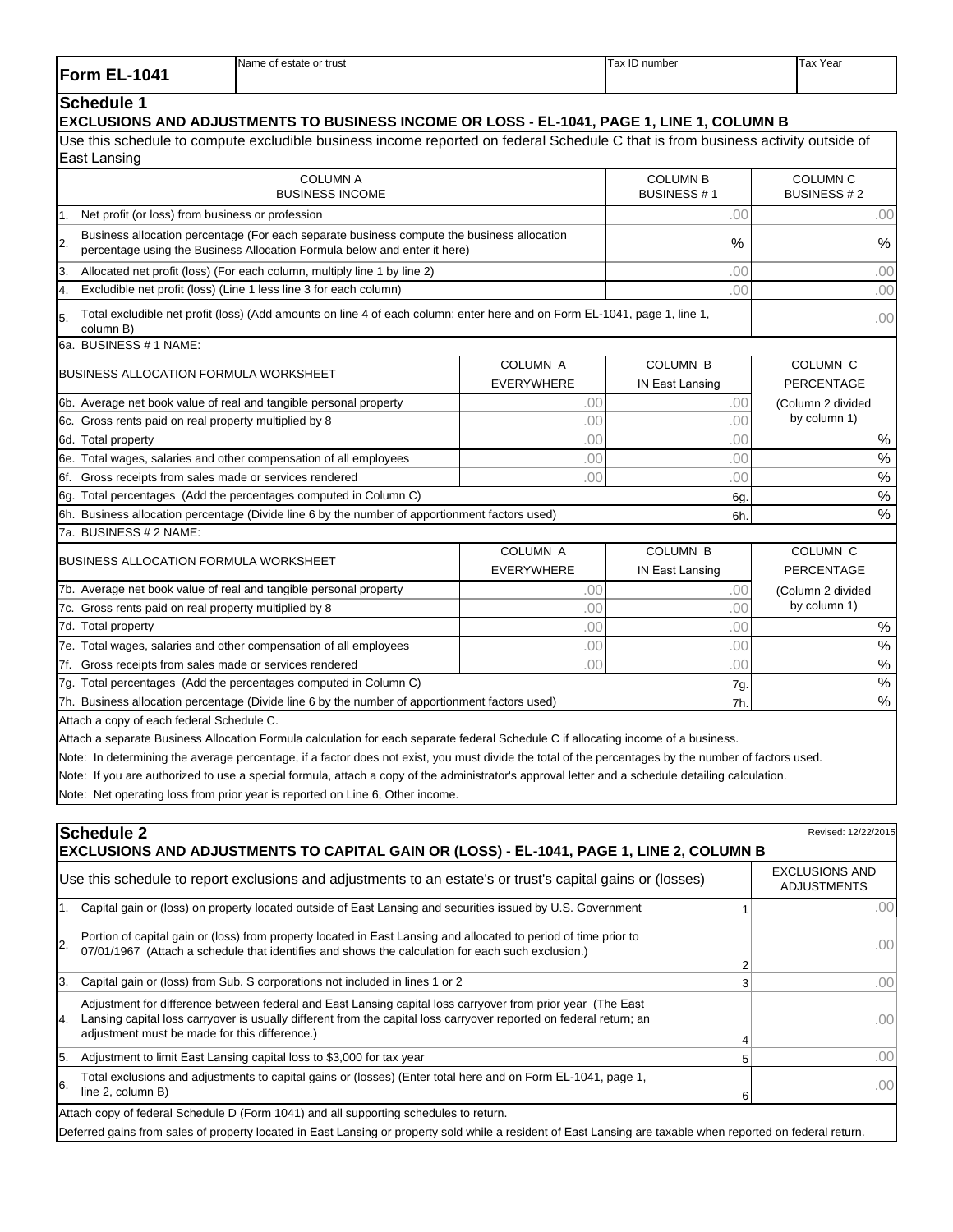| <b>IForm</b><br>$-1044$<br>FI<br>_____ | Name of estate or trust | Tax<br>number | Tax Year |
|----------------------------------------|-------------------------|---------------|----------|
|                                        |                         |               |          |

|     | Schedule 3                                                                                                                                                                                                   | Revised 12/22/2015    |
|-----|--------------------------------------------------------------------------------------------------------------------------------------------------------------------------------------------------------------|-----------------------|
|     | <b>EXCLUSIONS AND ADJUSTMENTS TO INCOME FROM RENTAL REAL ESTATE, ROYALTIES, PARTNERSHIPS,</b>                                                                                                                |                       |
|     | S CORPORATIONS, OTHER ESTATES AND TRUSTS - CF-1041, PAGE 1, LINE 3, COLUMN B                                                                                                                                 |                       |
|     | Use this schedule to report exclusions and adjustments to income from rental real estate,                                                                                                                    | <b>EXCLUSIONS AND</b> |
|     | royalties, partnerships, S corporations, other estates and trusts, etc.                                                                                                                                      | <b>ADJUSTMENTS</b>    |
|     | Rental income (loss) from real estate located outside of East Lansing                                                                                                                                        | .00                   |
| 2.  | Royalties earned outside of East Lansing                                                                                                                                                                     | .00                   |
| 13. | Partnership income (loss) from partnership business activity outside of East Lansing                                                                                                                         | .00                   |
| I4. | S corporation income or (loss) as reported on Federal Schedule E (Form 1040)                                                                                                                                 | .00                   |
| 5.  | Other estate and trust income (or loss)                                                                                                                                                                      | .00                   |
| 6.  | Total adjustments to income from rental real estate, royalties, partnerships, S corporations, other estates, trusts,<br>etc. (Enter the sum of lines 1 through 5 and also enter on page 1, line 3, column B) | .00                   |
|     | Attach a schedule detailing the complete address of each piece of rental real estate.                                                                                                                        |                       |
|     | Attach a schedule detailing name and ID number of each partnership and amount of adjustment.                                                                                                                 |                       |
|     | Attach a schedule detailing name and ID number of each estate or trust and amount of adjustment.                                                                                                             |                       |
|     | Attach copy of federal Schedule E (Form 1040).                                                                                                                                                               |                       |

## Revised: 07/13/2015 **Schedule 4**

## **EXCLUSIONS AND ADJUSTMENTS TO FARM INCOME OR LOSS - EL-1041, PAGE 1, LINE 4, COLUMN B**

Use this schedule to compute excludible farm income reported on federal Schedule C that is from business activity outside of East Lansing

|                | <b>FARM INCOME</b>                                                                                                   | <b>FARM INCOME</b> |
|----------------|----------------------------------------------------------------------------------------------------------------------|--------------------|
|                | 1. Net profit or (loss) from farming                                                                                 | 00                 |
|                | [2. Farm allocation percentage (Compute using the Farm Allocation Formula below and enter here)                      | %                  |
| 13.            | Allocated farm net profit or (loss) (Multiply line 1 by line 2)                                                      | 00                 |
| $\overline{4}$ | Excludible farm net profit or (loss) (Enter total of line 1 less line 3, and also enter on page 1, line 4, column B) | ΩO                 |
|                |                                                                                                                      |                    |

## 5a. FARM ADDRESS #1:

| <b>FARM ALLOCATION FORMULA WORKSHEET</b>                                                   |                | <b>COLUMN A</b><br>EVERYWHERE | <b>COLUMN B</b><br>IN East Lansing | COLUMN <sub>C</sub><br>PERCENTAGE |
|--------------------------------------------------------------------------------------------|----------------|-------------------------------|------------------------------------|-----------------------------------|
| 5b. Average net book value of real and tangible personal property                          | 5 <sub>b</sub> | .00                           | .OC                                | (Column 2 divided                 |
| 5c. Gross rents paid on real property multiplied by 8                                      | 5c.            | .00                           | .00                                | by column 1)                      |
| 5d. Total property                                                                         | 5d.            | .00                           | J۷.                                | %                                 |
| 5e. Total wages, salaries and other compensation of all employees                          | 5e.            | .00                           | .00                                | $\%$                              |
| 5f. Gross receipts from sales made or services rendered                                    | 5f             | .00                           | .00'                               | $\%$                              |
| [5g. Total percentages (Add the percentages computed in column C)                          |                |                               | 5g.                                | %                                 |
| 5h. Farm allocation percentage (Divide line 6 by the number of apportionment factors used) |                |                               | 5h.                                | $\%$                              |
| Attach a copy of soch Eaderal Schodule E                                                   |                |                               |                                    |                                   |

ch a copy of each Federal Schedule F.

Attach a separate Farm Allocation Formula calculation for each separate federal Schedule F if allocating income of a farm.

Note: In determining the average percentage, if a factor does not exist, you must divide the total of the percentages by the number of factors used.

Note: If you are authorized to use a special formula, attach a copy of the administrator's approval letter and attach a schedule detailing calculation.

Note: Net operating loss from prior year is reported on Line 6, Other income.

| Schedule 5<br>Revised: 12/22/2015<br><b>EXCLUSIONS AND ADJUSTMENTS TO ORDINARY GAIN OR (LOSS) - EL-1041, PAGE 1, LINE 5, COLUMN B</b> |                                                                                                                                                                                                    |  |                                             |  |  |
|---------------------------------------------------------------------------------------------------------------------------------------|----------------------------------------------------------------------------------------------------------------------------------------------------------------------------------------------------|--|---------------------------------------------|--|--|
|                                                                                                                                       | Use this schedule to report exclusions and adjustments to ordinary gain or (loss)                                                                                                                  |  | <b>EXCLUSIONS AND</b><br><b>ADJUSTMENTS</b> |  |  |
|                                                                                                                                       | Ordinary gain or (loss) on property located outside of Grand Rapids                                                                                                                                |  | .001                                        |  |  |
| I <sub>2</sub>                                                                                                                        | Portion of ordinary gain or (loss) from property located in East Lansing allocated to period of time prior to 07/01/1967<br>(Attach a schedule that identifies and shows the calculation for each) |  | .00                                         |  |  |
| 3.                                                                                                                                    | Capital gain or (loss) from Sub. S corporations not included in lines 1 or 2                                                                                                                       |  | .00                                         |  |  |
| 4.                                                                                                                                    | Total excludible ordinary gain or (loss) (Enter total of lines 1, 2 and 3 here and also on page 1, line 5, column B)                                                                               |  | .00                                         |  |  |
|                                                                                                                                       | Deferred gains from sales of property located in East Lansing or while a resident of East Lansing are taxable when reported on federal return.                                                     |  |                                             |  |  |
|                                                                                                                                       | Attach copy of federal Form 4797 and all supporting scheduled to return.                                                                                                                           |  |                                             |  |  |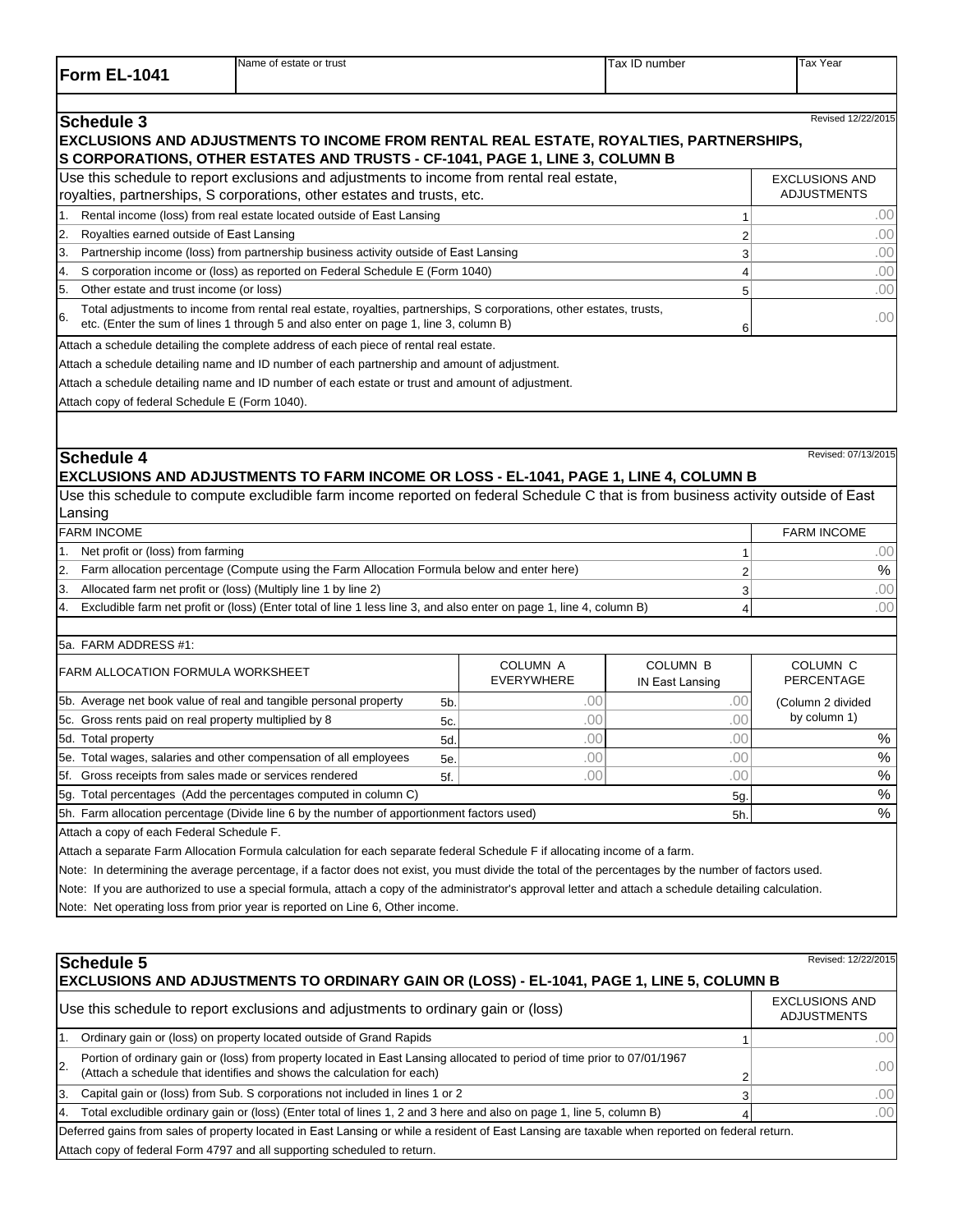| Form EL-1041                                       | Name of estate or trust                                                                                                                                                                                                                                                                                                                                                                          |                                               | Tax ID number                            |                              | <b>Tax Year</b>                    |
|----------------------------------------------------|--------------------------------------------------------------------------------------------------------------------------------------------------------------------------------------------------------------------------------------------------------------------------------------------------------------------------------------------------------------------------------------------------|-----------------------------------------------|------------------------------------------|------------------------------|------------------------------------|
| <b>Schedule 6</b>                                  | EXCLUSIONS AND ADJUSTMENTS TO OTHER INCOME - EL-1041, PAGE 1, LINE 5, COLUMN B                                                                                                                                                                                                                                                                                                                   |                                               |                                          |                              | Revised: 12/22/2015                |
|                                                    | Use this schedule to report exclusions and adjustments to other income                                                                                                                                                                                                                                                                                                                           |                                               |                                          |                              |                                    |
| <b>COLUMN A</b>                                    | <b>COLUMN B</b>                                                                                                                                                                                                                                                                                                                                                                                  |                                               | <b>COLUMN C</b>                          |                              | <b>COLUMN D</b>                    |
| SOURCE OF INCOME                                   | <b>FEDERAL TAX ID</b>                                                                                                                                                                                                                                                                                                                                                                            |                                               | NATURE OF INCOME                         |                              | <b>EXCLUSION OR</b>                |
| 1.                                                 |                                                                                                                                                                                                                                                                                                                                                                                                  |                                               |                                          |                              | ADJUSTMNET<br>.00                  |
| 2.                                                 |                                                                                                                                                                                                                                                                                                                                                                                                  |                                               |                                          |                              | .00                                |
| 3.                                                 |                                                                                                                                                                                                                                                                                                                                                                                                  |                                               |                                          |                              | .00                                |
|                                                    |                                                                                                                                                                                                                                                                                                                                                                                                  |                                               |                                          |                              |                                    |
| 4.                                                 |                                                                                                                                                                                                                                                                                                                                                                                                  |                                               |                                          |                              | .00                                |
| 5.                                                 |                                                                                                                                                                                                                                                                                                                                                                                                  |                                               |                                          |                              | .00                                |
| 6.                                                 |                                                                                                                                                                                                                                                                                                                                                                                                  |                                               |                                          |                              | .00                                |
| 17.<br>on Form EL-1041, page 1, line 16, column B) | Total adjustments and exclusions to other income (Add lines 1 through 6 and enter totals here and                                                                                                                                                                                                                                                                                                |                                               |                                          |                              | .00                                |
|                                                    | Attach an explanation of and calculation for any reported federal and East Lansing Net Operating Loss deduction.                                                                                                                                                                                                                                                                                 |                                               |                                          |                              |                                    |
|                                                    | Attach an explanation for each item reported and excluded on the Other Income line.                                                                                                                                                                                                                                                                                                              |                                               |                                          |                              |                                    |
| <b>Schedule RZ</b>                                 |                                                                                                                                                                                                                                                                                                                                                                                                  |                                               |                                          |                              | Revised: 07/01/2015                |
|                                                    | RENAISSANCE ZONE DEDUCTION SCHEDULE - FORM EL-1041, PAGE 1, LINE 8                                                                                                                                                                                                                                                                                                                               |                                               |                                          |                              |                                    |
|                                                    |                                                                                                                                                                                                                                                                                                                                                                                                  |                                               |                                          |                              |                                    |
| <b>DISQUALIFICATION CRITERIA</b>                   |                                                                                                                                                                                                                                                                                                                                                                                                  |                                               |                                          |                              |                                    |
|                                                    | AN ESTATE OR TRUST IS NOT QUALIFIED TO CLAIM THE RENAISSANCE ZONE DEDUCTION IF ANY OF THE FOLLOWING TAXES ARE DELINQUENT:                                                                                                                                                                                                                                                                        |                                               |                                          |                              |                                    |
| City Income Tax                                    | Personal Property Tax                                                                                                                                                                                                                                                                                                                                                                            |                                               | Commercial Facilities Tax (CFT)          |                              | City (Detroit) Utilities Users Tax |
| Michigan Income Tax                                | Michigan Single Business Tax                                                                                                                                                                                                                                                                                                                                                                     | Enterprise Zone Tax                           |                                          |                              | Technology Park Development Tax    |
| <b>General Property Tax</b>                        | Industrial Facilities Tax (IFT)                                                                                                                                                                                                                                                                                                                                                                  |                                               | Neighborhood Enterprise Zone Tax         | <b>Commercial Forest Tax</b> |                                    |
| <b>DEDUCTION ALLOWANCE FACTOR</b>                  |                                                                                                                                                                                                                                                                                                                                                                                                  |                                               |                                          |                              |                                    |
|                                                    | The Renaissance Zone deduction is phased out during the final three years of a Renaissance Zone's designation. The Deduction Allowance Factor is: 75% for<br>the tax year that is 2 years before the final year of designation; 50% for the tax year immediately preceding the final year of designation; 25% for the final year<br>of designation; and 100% for all other years of designation. |                                               |                                          |                              |                                    |
|                                                    | ESTATES AND TRUSTS WITH INCOME FROM RENTAL REAL ESTATE, BUSINESS, PROFESSION OR PARTNERSHIP                                                                                                                                                                                                                                                                                                      |                                               |                                          |                              |                                    |
|                                                    | <b>LOCATED AND DOING BUSINESS IN A RENAISSANCE ZONE</b>                                                                                                                                                                                                                                                                                                                                          |                                               |                                          |                              |                                    |
|                                                    | COMPLETE THIS SECTION FOR ESTATES AND TRUSTS WITH INCOME FROM RENTAL REAL ESTATE, BUSINESS,                                                                                                                                                                                                                                                                                                      |                                               |                                          |                              |                                    |
|                                                    | PROFESSION OR PARTNERSHIP WITH BUSINESS ACTIVITY IN A RENAISSANCE ZONE.                                                                                                                                                                                                                                                                                                                          |                                               |                                          |                              |                                    |
| 1a. RZ Business Name (D.B.A.):                     |                                                                                                                                                                                                                                                                                                                                                                                                  |                                               |                                          |                              |                                    |
| 1b. RZ Number:                                     |                                                                                                                                                                                                                                                                                                                                                                                                  |                                               |                                          |                              |                                    |
| RZ Address:<br>1c.                                 |                                                                                                                                                                                                                                                                                                                                                                                                  |                                               |                                          |                              |                                    |
|                                                    | 2a. Business and farming income reported on Form EL-1041, page 1, lines 1 and 4                                                                                                                                                                                                                                                                                                                  |                                               |                                          | 2a                           | .00                                |
|                                                    | 2b. Estate's or Trust's East Lansing net operating loss from previous year                                                                                                                                                                                                                                                                                                                       |                                               |                                          | 2b                           | .00                                |
|                                                    | 2c. Base business and farm income for Renaissance Zone Deduction (Line 2a less line 2b)                                                                                                                                                                                                                                                                                                          |                                               |                                          | 2c                           | .00                                |
| 3.                                                 | Renaissance Zone Apportionment Percentage                                                                                                                                                                                                                                                                                                                                                        | COLUMN <sub>1</sub><br><b>IN East Lansing</b> | COLUMN <sub>2</sub><br>IN A EL REN. ZONE | COLUMN 3<br>PERCENTAGE       | COLUMN 4                           |
| 3а.                                                | Average net book value of real & personal property                                                                                                                                                                                                                                                                                                                                               |                                               |                                          | (Column 2 divided            |                                    |
| 3b.                                                | Gross rents paid on real property multiplied by 8                                                                                                                                                                                                                                                                                                                                                |                                               |                                          | by column 1)                 |                                    |
| 3c.                                                | Total property (Add line 3a and 3b)                                                                                                                                                                                                                                                                                                                                                              |                                               |                                          | %                            |                                    |
| 3d.                                                | Total wages, salaries and other compensation                                                                                                                                                                                                                                                                                                                                                     |                                               |                                          | ℅                            |                                    |
| 3е.                                                | Total percentages (Add column 3, line 3c and 3d)                                                                                                                                                                                                                                                                                                                                                 |                                               |                                          | ℅                            |                                    |
| 3f.                                                | Renaissance Zone deduction percentage (Line 3e divided by 2c)                                                                                                                                                                                                                                                                                                                                    |                                               |                                          | 3f.                          | %                                  |
| 4.                                                 | Renaissance Zone deduction for business and farming (Line 2c multiplied by line 3f).                                                                                                                                                                                                                                                                                                             |                                               |                                          | 4.                           | .00                                |
| 5.                                                 | Renaissance Zone deduction from partnership (Enter partnership FEIN                                                                                                                                                                                                                                                                                                                              |                                               |                                          |                              |                                    |
|                                                    | on line 5a and RZ deduction amount on line 5b<br>6a. Address for each parcel of rental real estate located in a Renaissance Zone:                                                                                                                                                                                                                                                                | 5a                                            |                                          | 5 <sub>b</sub>               | .00                                |
|                                                    |                                                                                                                                                                                                                                                                                                                                                                                                  |                                               |                                          |                              |                                    |
| 6b.                                                | Renaissance Zone number of each parcel of rental real estate located in a Renaissance Zone                                                                                                                                                                                                                                                                                                       |                                               | 6b.                                      |                              |                                    |
| 7.                                                 | Income from rental real estate located within a Renaissance Zone                                                                                                                                                                                                                                                                                                                                 |                                               |                                          | 7                            | .00                                |
| 8.                                                 | Renaissance Zone deduction base (Add lines 4, 5b and 7)                                                                                                                                                                                                                                                                                                                                          |                                               |                                          | 8                            | .00                                |
| 9.                                                 | Enter Deduction Allowance Factor on line 9a (100%, 75%, 50% or 25%);                                                                                                                                                                                                                                                                                                                             |                                               |                                          |                              |                                    |
|                                                    | multiply line 8 by line 9a; enter result on line 9b and on EL-1041, pg. 1, line 8.)                                                                                                                                                                                                                                                                                                              |                                               | $\%$<br>9a                               | 9b                           | .00                                |